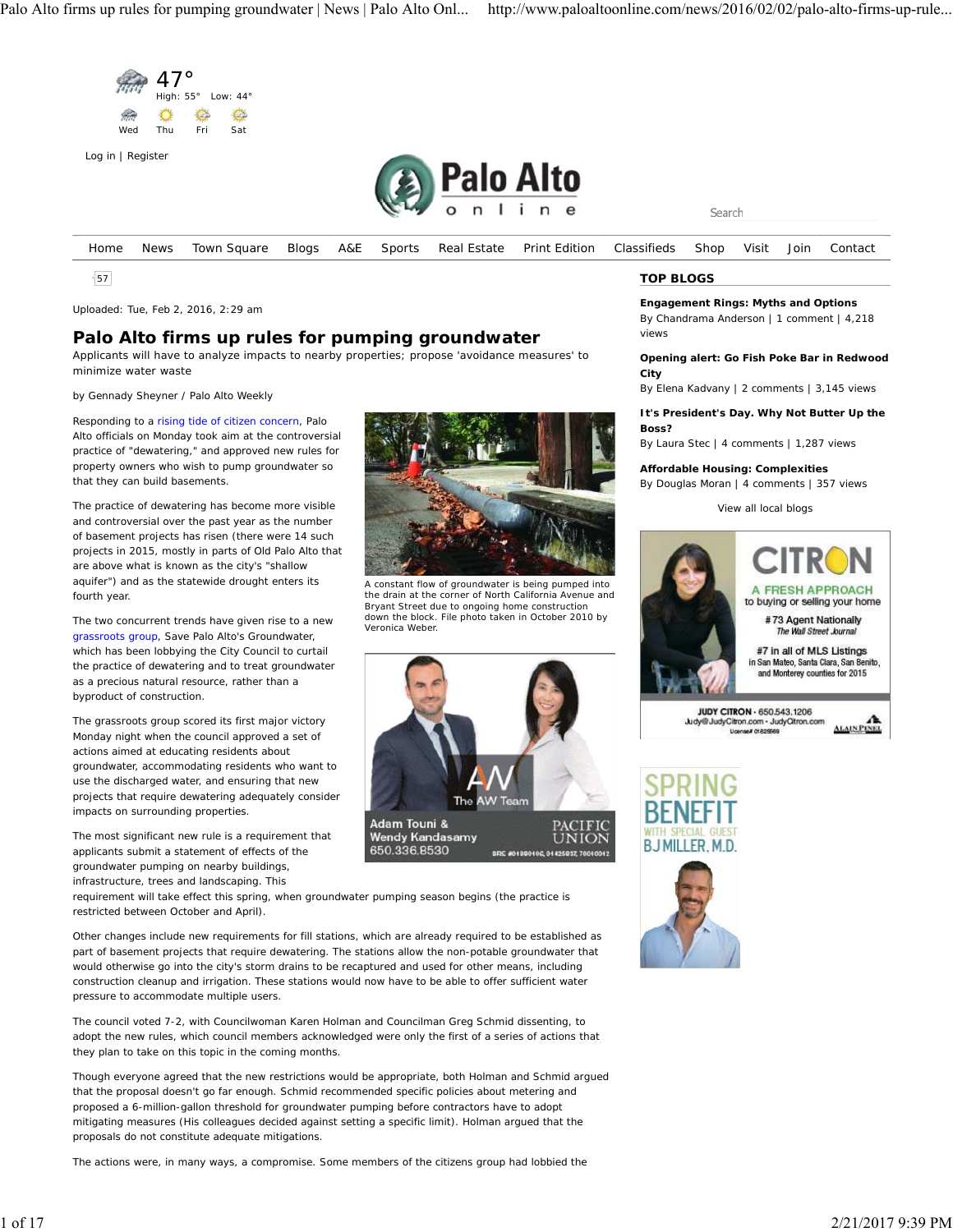council to adopt a moratorium on groundwater pumping until the city has a better grasp of the issue and its environmental implications. Others questioned whether these restrictions are needed at all.

Local architect Dan Garber observed that the pump at the Oregon Expressway underpass discharges more water annually than all of the residential projects combined.

City staff acknowledged that the issue needs more analysis. To that effect, city officials are working with the Santa Clara County Water District to better understand the North County's groundwater systems, impacts of groundwater pumping and opportunities for recharging the groundwater. But most members agreed that the new regulations, which were vetted and unanimously approved by the council's Policy and Services Committee in December, are a promising start.

Phil Bobel, assistant director of Public Works, said the new requirement would require a contractor to identify the effects that the project would have on nearby properties and include "avoidance measures" to minimize the effects. Even if no impacts are identified, the applicant would need to implement measures that would minimize the rate and duration of pumping.

Before the vote, several members of the new citizens group urged the council to do its part to curtail what it sees as a massive waste of water. Rita Vrhel, a resident of Crescent Park, told the council that the topic "is not going away."

"We are faced with droughts and flooding in our future," Vrhel said. "The only choice is when this will be adequately addressed."

The group also submitted a detailed white paper on the topic that analyzed the level of water being pumped, considered the effects of the practice and criticized the city's prior studies on the topic, the most recent of which was commissioned about a decade ago.

"The nearly 300% increase in approved dewatering permits and over 100 million gallons of groundwater extracted during the 2015 do not appear to have been anticipated by the authors of the City's existing dewatering policies and regulations," the paper reads. "Current dewatering regulations do not accurately address localized impacts of dewatering, including, but not limited to: potential ground settling; reduced soil moisture for trees and vegetation; public compensation for the private use of community groundwater; potential impacts on public and private water supplies; and necessary changes in public policy in an era of climate change.

"Additionally, the longer-term and cumulative impacts of basements on aquifer flows and storm water drainage are ignored."

The council agreed to further explore in the coming months more dramatic ideas for curtailing dewatering, including charging property owners for the discharge of water; tailoring dewatering requirements to drought conditions; and making sure that numerous pumping projects do not happen concurrently in close proximity. Staff will return to the council later in the year with more analysis of these actions.

But the council majority generally lauded the additional rules, which City Manager James Keene characterized as an "intermediate step."

"You don't score a touchdown from (your own) 10-yard line," Keene said. "We're trying to move forward a little bit."

Vice Mayor Greg Scharff, who made the motion to support the staff recommendation, called the proposed changes a "measured and appropriate response."

"What this does is take this on as a pilot program and says, "Let's measure the groundwater, gain more data, and let's put some things in place to address some of the immediate concerns that the public has,'" Scharff said.

Councilman Tom DuBois called the action an "important step" and said the greater challenge will be figuring out how to put a price on a commodity that has traditionally been treated like construction waste. DuBois also joined several other council members, including Scharff and Liz Kniss, in thanking the citizens group for taking the lead on the issue.

"This is a great example of the public process and you've certainly gotten the attention of us and, I think, the entire community," Kniss said.

### **Comments**

Posted by **Geotechnical Engineer** a resident of Community Center on Feb 2, 2016 at 9:40 am

[Portion removed.]

There is zero (0) geological or engineering background to support the City's move.

[Portion removed.]







Comprehensive Plan Update **Citizens Advisory Committee Agenda Business and Economics** Element

Tuesday, Feb. 21, 2017 Rinconada Library -Embarcadero Room 1213 Newell Road Palo Alto. CA 94303 5:30 PM TO 8:30 PM

Call to Order: 5:30 PM Oral Communications

Staff Comments:

- Agenda Items: 1. Discussion: January 31, 2017<br>City Council Meeting
- 2. Action: Business and **Economics Element** a. Introduction of revised **Business and Economics**
- Element b. Report from Business and Economics Element
- Subcommittee c. Discussion of Draft Element
- **Feedback for Continuous** Improvement
- **Future Meetings:**

Next meeting: March 21, 2017 -Rinconada Library

**Embarcadero Room** Adjournment: 8:30 PM

Learn more

# deleon The  $#1$ **Real Estate Team** in the United States

Per REAL Trends Inc. rankings released June 2015, published in the Wall Street Journal



BRE #01111473 650.543.1164 monicacorman.com

 **+** 41 people like this

leautifully remodeled, 2 bed/2.5 bat<br>2,200 sf home - a perfect blend of sophistication and comfort **Call for more ALAIN PINEL** informaiton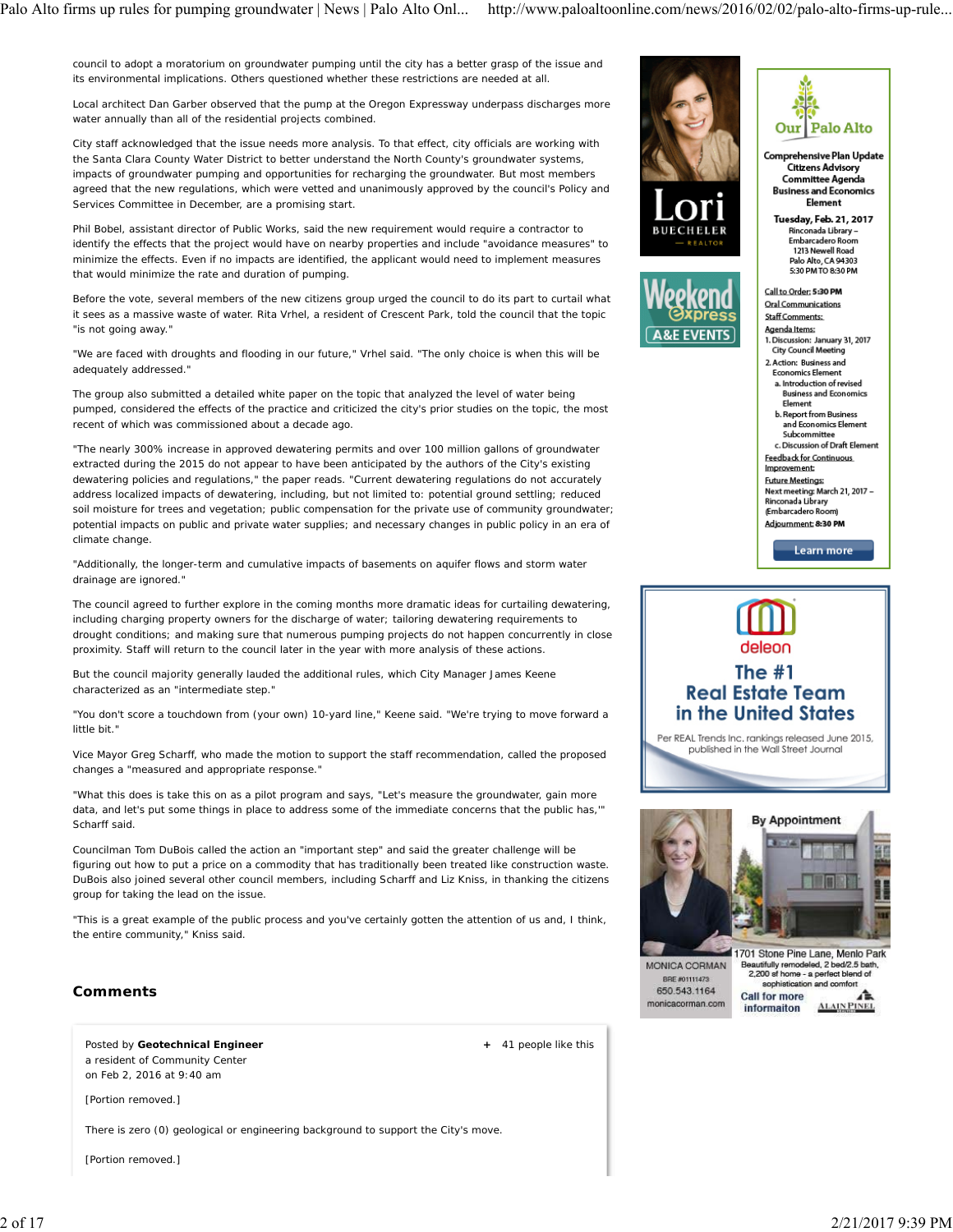Email Town Square Moderator Report Objectionable Content  **+** 64 people like this Email Town Square Moderator Report Objectionable Content  **+** 34 people like this Email Town Square Moderator Report Objectionable Content  **+** 58 people like this Email Town Square Moderator Report Objectionable Content  **+** 38 people like this Email Town Square Moderator Report Objectionable Content  **+** 20 people like this The volume of waters removed during dewatering are insignificant. The ACTIVE dewatering of City Hall withdraws more water than ALL of the temporary dewatering activities combined. Look...if you just don't want to see new homes constructed with basements in your neighborhood just be honest and say so. If you dont like those pumps and settling tanks...just say so. Be HONEST...this is an anti-growth reaction without scientific basis. Posted by **Midtown** a resident of Midtown on Feb 2, 2016 at 9:42 am The quickest way to fix this is to count basement floor area in in total floor area. A basement is just a loophole in the total floor area calculations. Posted by **Paul** a resident of Downtown North on Feb 2, 2016 at 10:18 am Right, @midtown. What Palo Alto needs is more pointless rules, because we don't have enough of those. Posted by **Resident** a resident of Another Palo Alto neighborhood on Feb 2, 2016 at 10:24 am My own thoughts on this center around the logic that taking water out of the underground water plane will eventually cause subsidence and sink holes. Underground water takes space which dry ground will not fill. My high school volume experiments tell me that if you take the water out, gravity will cause whatever is above to resettle into the space. Posted by **My Take** a resident of South of Midtown on Feb 2, 2016 at 10:29 am Why does discussion of groundwater pumping no longer include the subject of underground toxic plumes and how the dewatering may have an impact on the movement of these, as well as the potential contaminants that might show up in the water being removed? Articles from the recent past such as, Web Link Web Link would suggest that this is a factor. Posted by **Marc** a resident of Midtown on Feb 2, 2016 at 10:51 am @Geotechnical Engineer I agree with you. The problem is that all you have to do is present bad science and yell loud enough and the city and public rolls over. @Resident. What you posted is an example of taking things out of context and is exactly what Keith is doing. Your "logic" isn't what happens in the dewatering. Water is not permanently taken out. So far no one has been able to present solid proof that there is a problem. I would believe there is a problem if you could show specific homes that have been damaged.

Take the map from the city that shows locations that have built basements and plot out all the homes that have been damaged and when the damage occurred. Show that there are clusters of

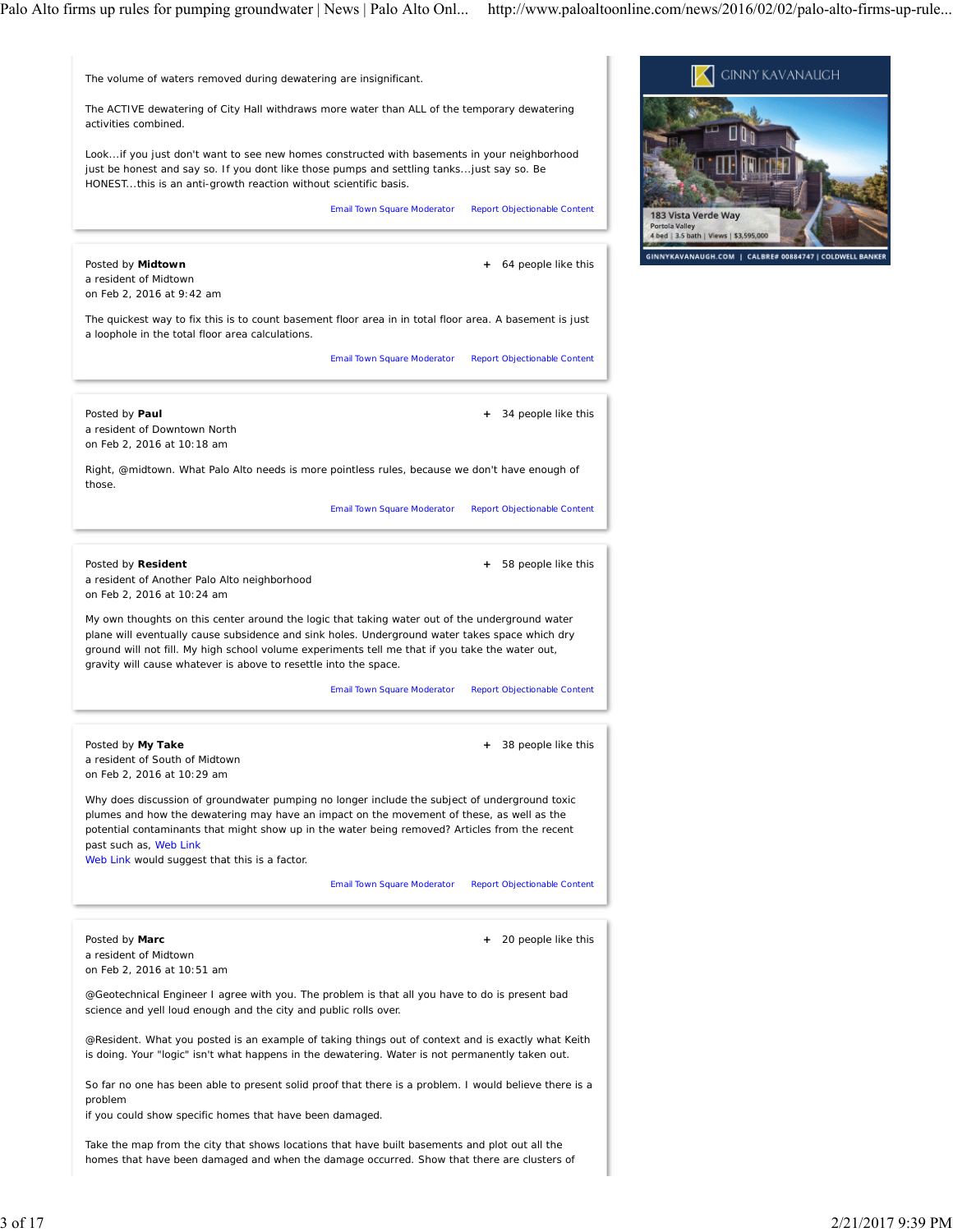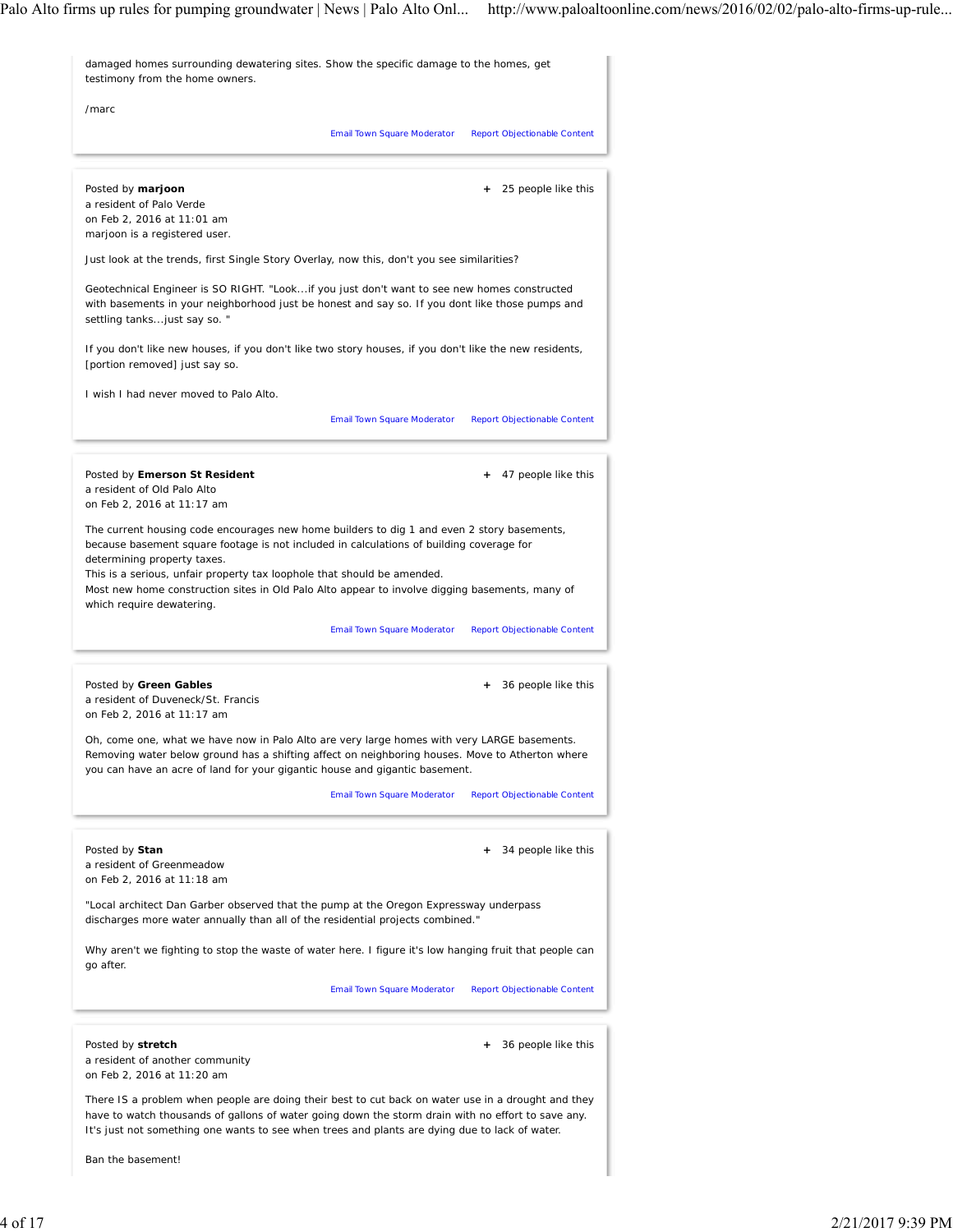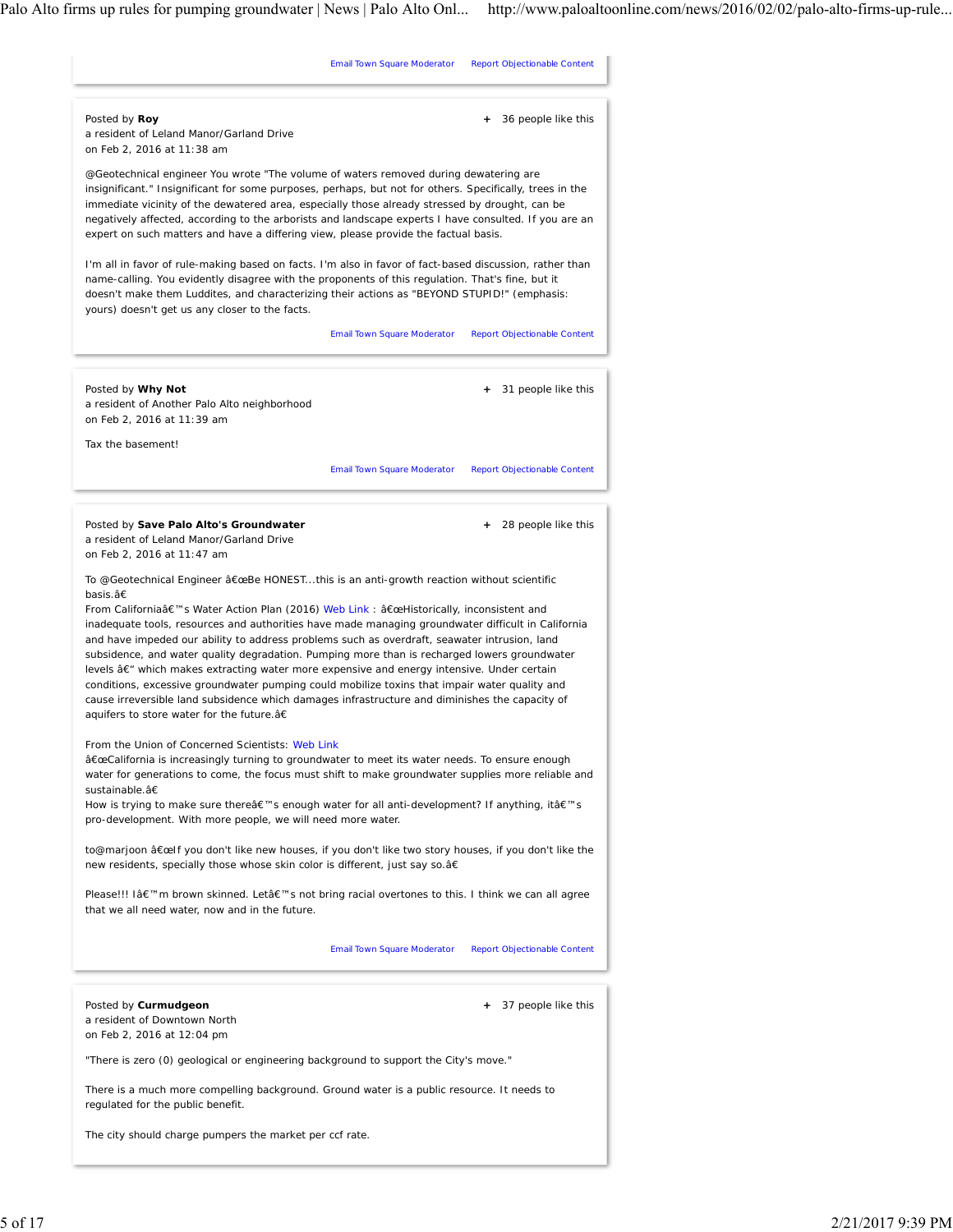

Shouldn't basement square footage be considered in a building's lot coverage footprint (not as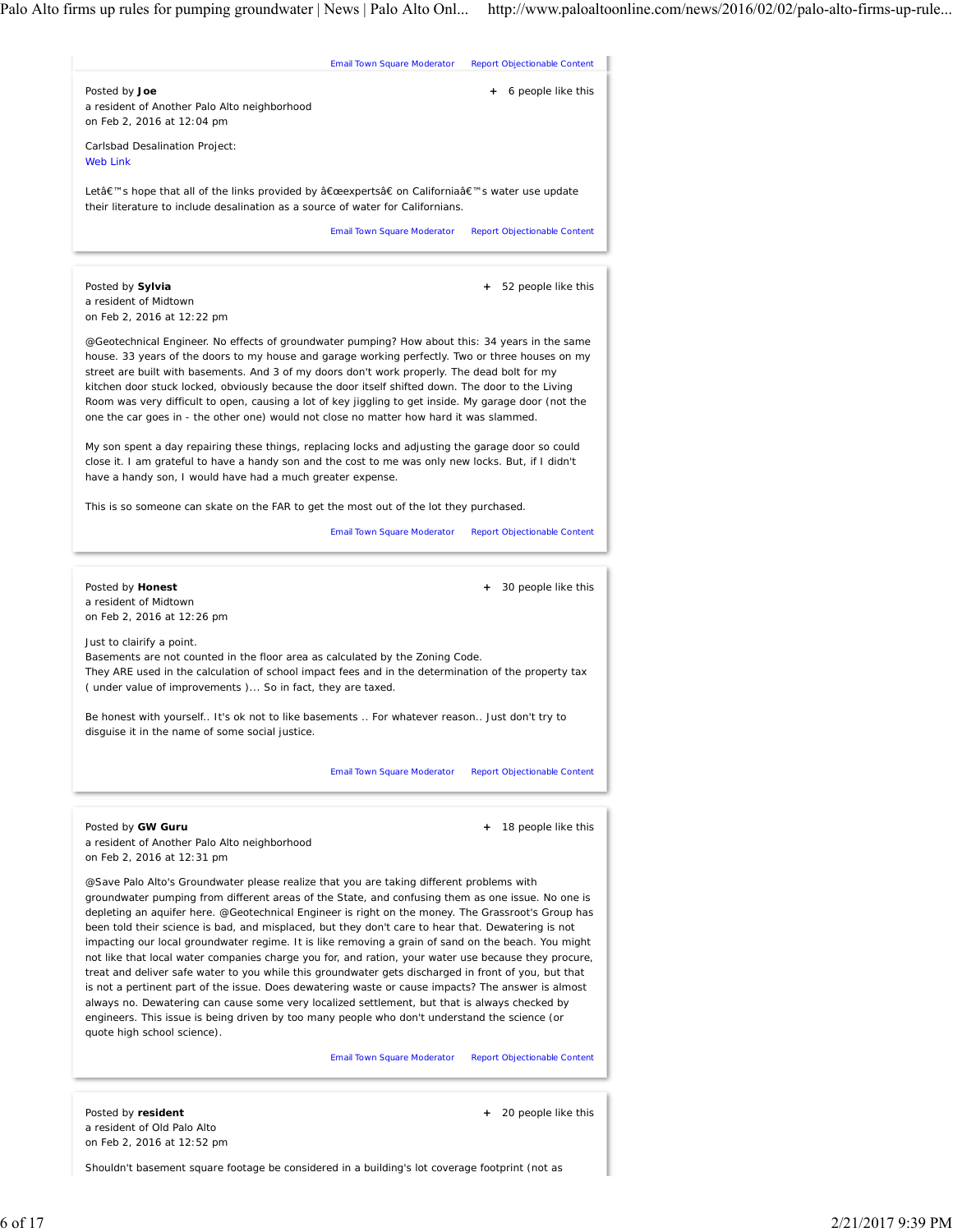

structure on the property - those costs include foundations and basements. The county gets those numbers from building permits filed with the city. These calculations are applied on existing, new and remodeled homes.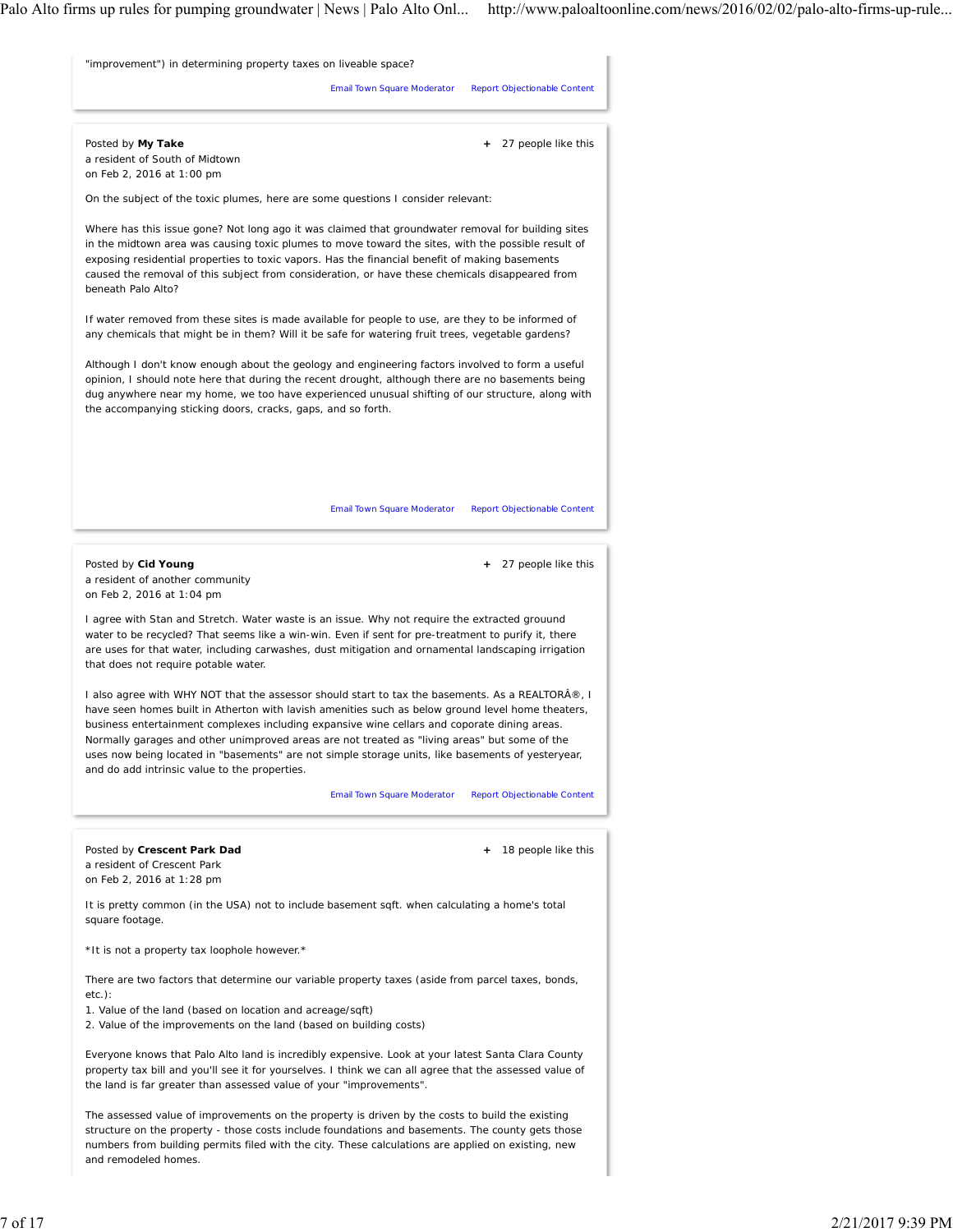For example, if an owner of a 100 year old house decides to jack-up the house and build a basement, the costs of that improvement are assessed & added onto the existing improvement property tax figure...even though the new basement is not calculated as livable square footage for zoning purposes. Even under Prop. 13, the improvement costs are assessed at today's building permit values.

Taking the above example further. Say the 100 year old house was purchased in 1984 (post Prop 13) for \$200K. That \$200K has been assessed under Prop. 13 rules all the way to the present year. I'm guessing roughly \$500K now (at least for our example, OK? Don't shoot me if I'm wrong - just trying to show how basements are added onto prop tax). But if the owners jack-up the house and add a full-basement (let's say the permit costs are \$400K), then the \$400K is added to the assessed value of the improvements. So the new assessed improvement value would be \$500+400=\$900K.

Of course, if someone chooses to scrape and build a new house and basement - the entire project cost (as calculated on the Palo Alto building permit) is used as the basis for calculated the assessed value of the "improvements" on the property. The county does not exempt basement building costs.

Let's say a property is purchased for \$2.2mil. The county would reassess the property and issue an amended property tax bill. Most likely the increase would be applied to the land value and not to the existing structure/improvement. Say the new property tax \$2mil for land and \$200K for improvements. The new homeowners decide to scrape the old house and build new - including a full basement. Total expected building costs (per Palo Alto building permit) comes to \$1.5mil. The new assessed property tax would now be \$2mil land and \$1.5mil improvements = \$3.5mil. Again, this includes the basement in those calculations.

BTW - same goes for attic space. Attic space (typically less than 5ft overhead space) is not counted in square footage of a home. But the costs to build the attic are included in calculating the overall land improvement costs.

Questions?

Email Town Square Moderator Report Objectionable Content

Posted by **Biased architect** a resident of Old Palo Alto on Feb 2, 2016 at 2:04 pm

 **+** 36 people like this

 **+** 8 people like this

Daniel Garber doesn't see a problem because he designs houses that pump water. The house on the corner of Cowper and Seale during construction pumped water out for weeks and weeks and weeks. Garber's name was proudly shown on the sign in front of the ongoing construction.

Email Town Square Moderator Report Objectionable Content

Posted by **Chris C.** a resident of Community Center on Feb 2, 2016 at 2:52 pm

Just to clarify a couple of points:

a) the purpose of property tax is to raise funds for the government. The rate charged is proportional to the value of the property. So if your house-with-a-basement is worth more than the equivalent house-with-no-basement, you pay more tax. As I understand it, there is no per-square-foot assessment metric used, and basements are \*not\* ignored when performing an assessment.

b) the square-footage limitation on home construction is intended to limit the visual size of houses. Basically, Palo Alto has decided that if you own a house, there should be a limit to how huge of a structure you should have to see next door to you. As a neighbour, you can't see a basement - hence it is not included in the calculation.

Email Town Square Moderator Report Objectionable Content

Posted by **Jim** a resident of Downtown North on Feb 2, 2016 at 3:58 pm

 **+** 18 people like this

What does charging for extraction do? It favors the rich who care little about costs. It discriminates again middle income citiZens who cannot afford to live here now. So the rich get richer and the poor get poorer. It leaves the common good out of the equation. Just say no to more basements at or below the water-table.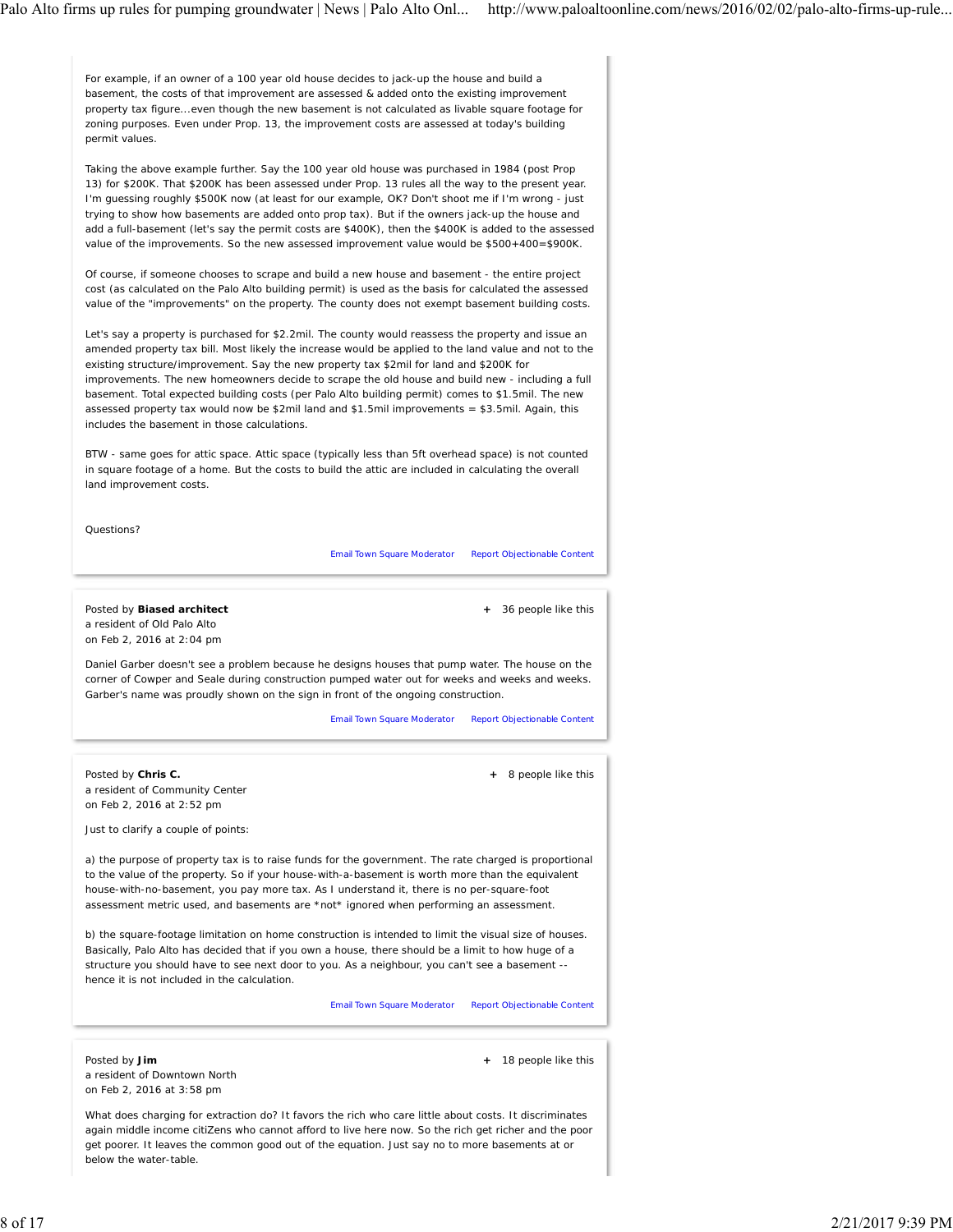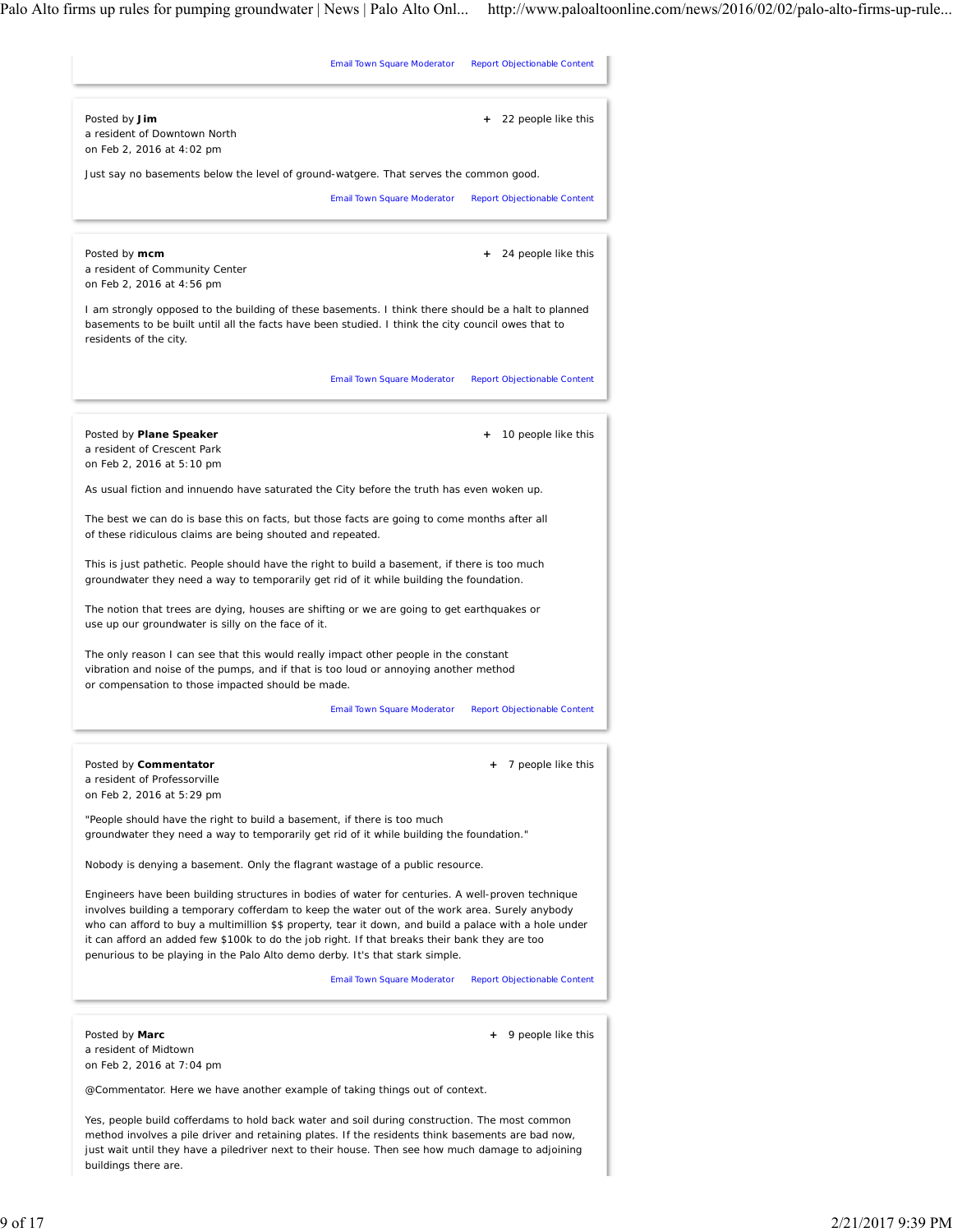

Posted by **Commentator**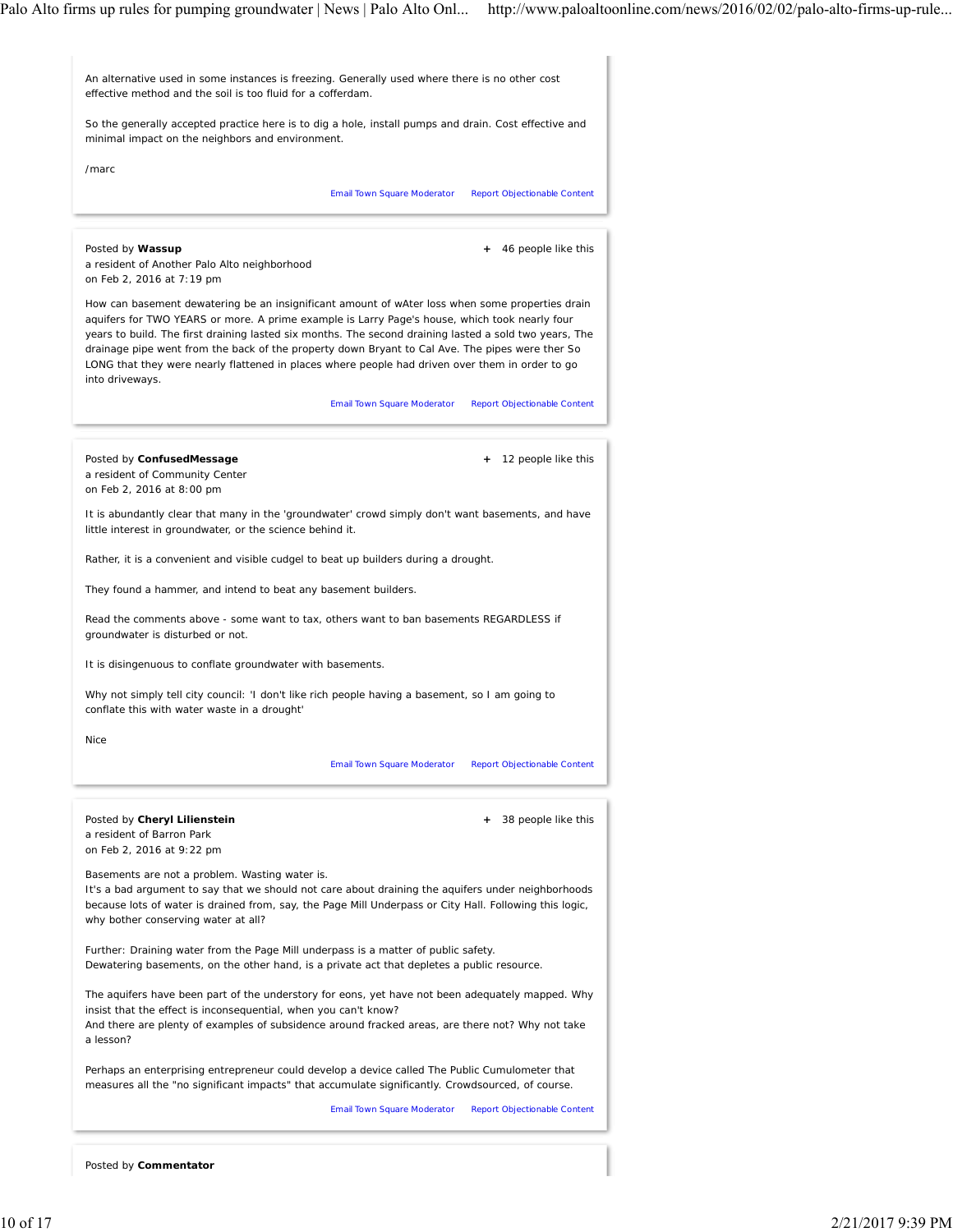| a resident of Professorville<br>on Feb 2, 2016 at 10:17 pm                                                                                                                                                                                                                     | + 11 people like this                                                                               |
|--------------------------------------------------------------------------------------------------------------------------------------------------------------------------------------------------------------------------------------------------------------------------------|-----------------------------------------------------------------------------------------------------|
| house."                                                                                                                                                                                                                                                                        | "If the residents think basements are bad now, just wait until they have a piledriver next to their |
| There are other methods. Do your homework.                                                                                                                                                                                                                                     |                                                                                                     |
| To take the Libertarian view: Let them do what they want with the water under their property, but<br>leave the neighbors' water under the neighbors' property. Larceny is not only unneighborly, it is<br>illegal in most states.                                              |                                                                                                     |
|                                                                                                                                                                                                                                                                                | <b>Report Objectionable Content</b><br>Email Town Square Moderator                                  |
|                                                                                                                                                                                                                                                                                |                                                                                                     |
| Posted by ConfusedMessage<br>a resident of Community Center<br>on Feb 2, 2016 at 10:33 pm                                                                                                                                                                                      | 9 people like this                                                                                  |
| @Cheryl writes : "The aquifers have been part of the understory for eons, yet have not been<br>adequately mapped. Why insist that the effect is inconsequential, when you can't know?<br>And there are plenty of examples of subsidence around fracked areas, are there not? " |                                                                                                     |
| Yeah. RightExcept they have been mapped, and subsidence studied. Which won't happen until<br>pumping down to about 160'                                                                                                                                                        |                                                                                                     |
| Which basement dewatering will never do.                                                                                                                                                                                                                                       |                                                                                                     |
| All old news. All in studied reports. All hashed over a dozen times in these forums.                                                                                                                                                                                           |                                                                                                     |
| The dewatering (debasementing) crowd either doesn't want the facts, or conveniently ignores them.<br>After all, this isn't about facts or water.                                                                                                                               |                                                                                                     |
| It's just about basements.                                                                                                                                                                                                                                                     |                                                                                                     |
|                                                                                                                                                                                                                                                                                | Email Town Square Moderator<br>Report Objectionable Content                                         |
|                                                                                                                                                                                                                                                                                |                                                                                                     |
| Posted by Curmudgeon<br>a resident of Downtown North<br>on Feb 2, 2016 at 10:41 pm                                                                                                                                                                                             | + 35 people like this                                                                               |
| "It's just about basements."                                                                                                                                                                                                                                                   |                                                                                                     |
| Naw. I got a basement. No dewatering needed, then or now. Dry as the Kalahari.                                                                                                                                                                                                 |                                                                                                     |
| It's all about building in the right place. Digging a basement into the water table is just silly.                                                                                                                                                                             |                                                                                                     |
|                                                                                                                                                                                                                                                                                | <b>Email Town Square Moderator</b><br><b>Report Objectionable Content</b>                           |
|                                                                                                                                                                                                                                                                                |                                                                                                     |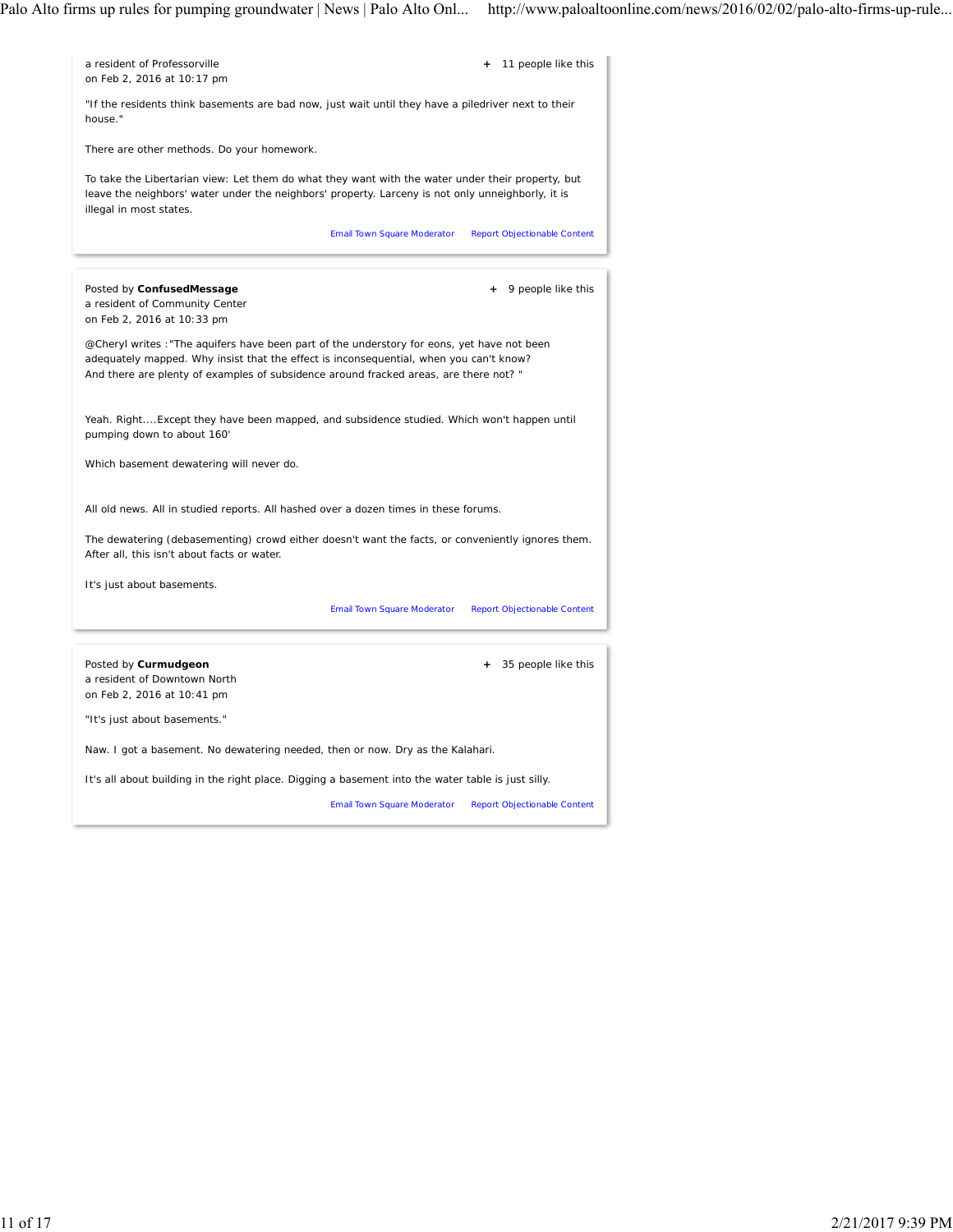

and for months afterwards. We experienced minor cracks in some walls. Our lot is only 50' wide and the new house next door occupies much of its property's width. Also the downspouts of the neighbor's home simply direct the rainwater a few feet away from its base-and directly toward our house. Guess where the water goes? The lowest porous point: our 1920's basement! There is no area around the neighbor's house for water to soak into the ground as the buildings occupy so much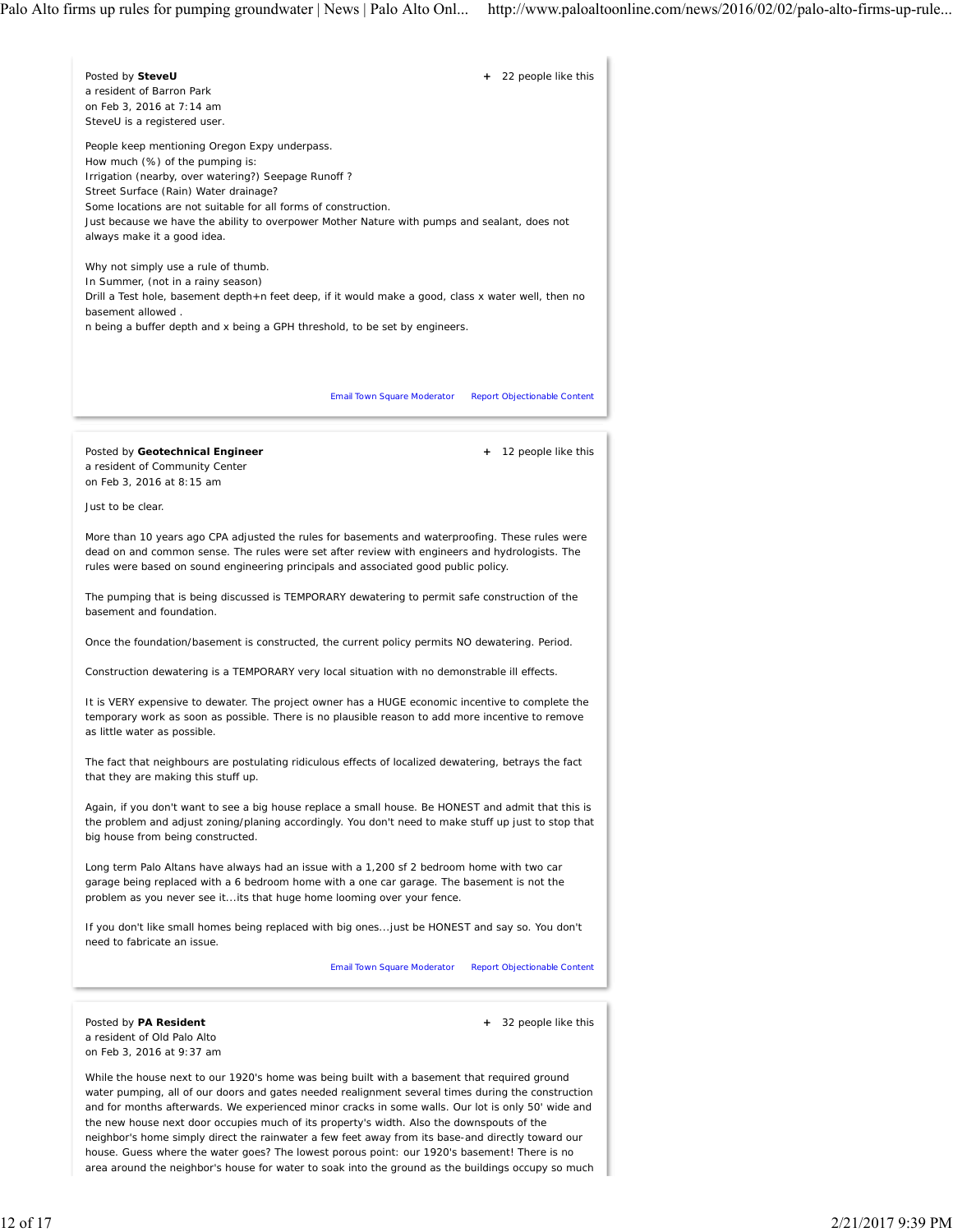

on Feb 3, 2016 at 3:05 pm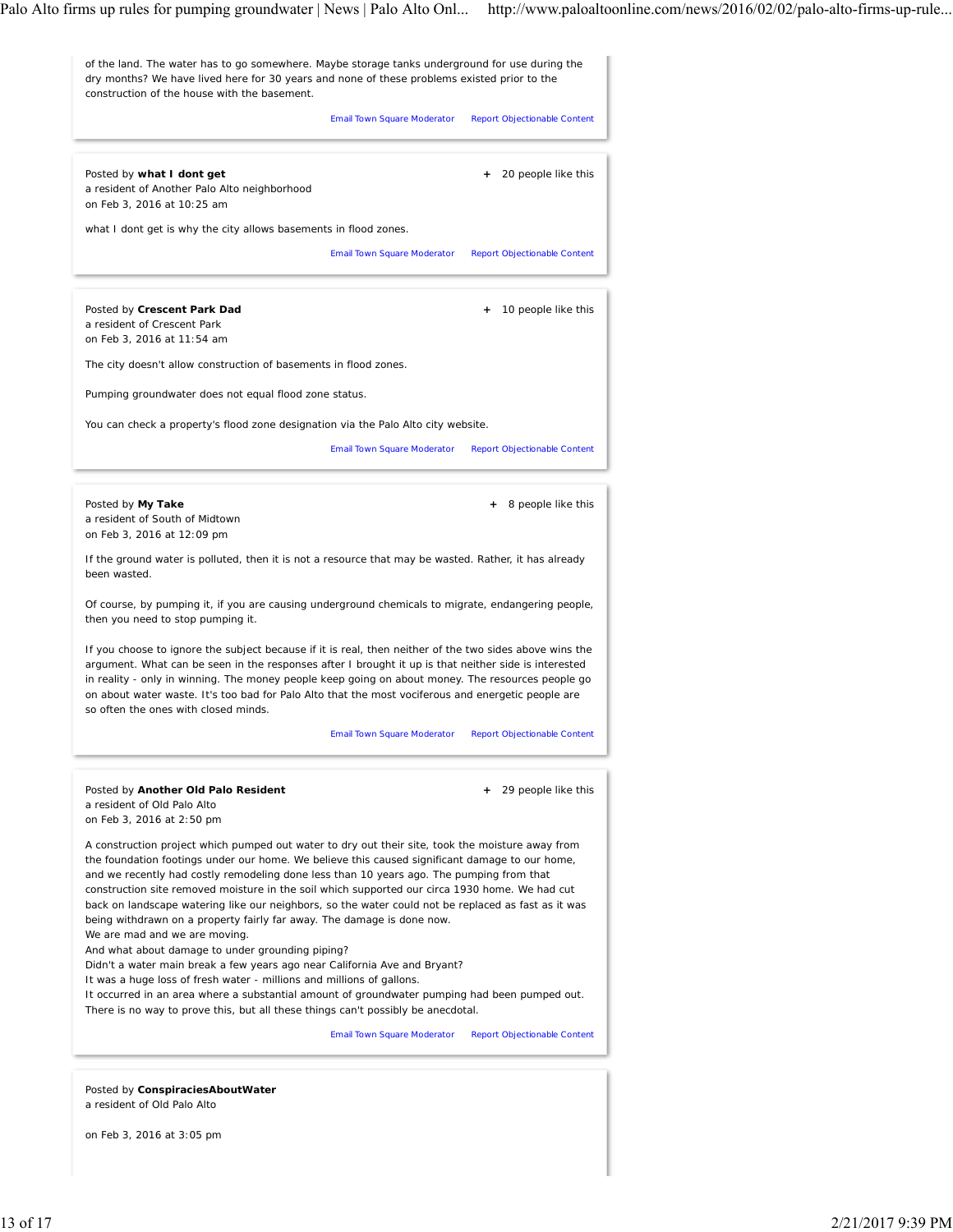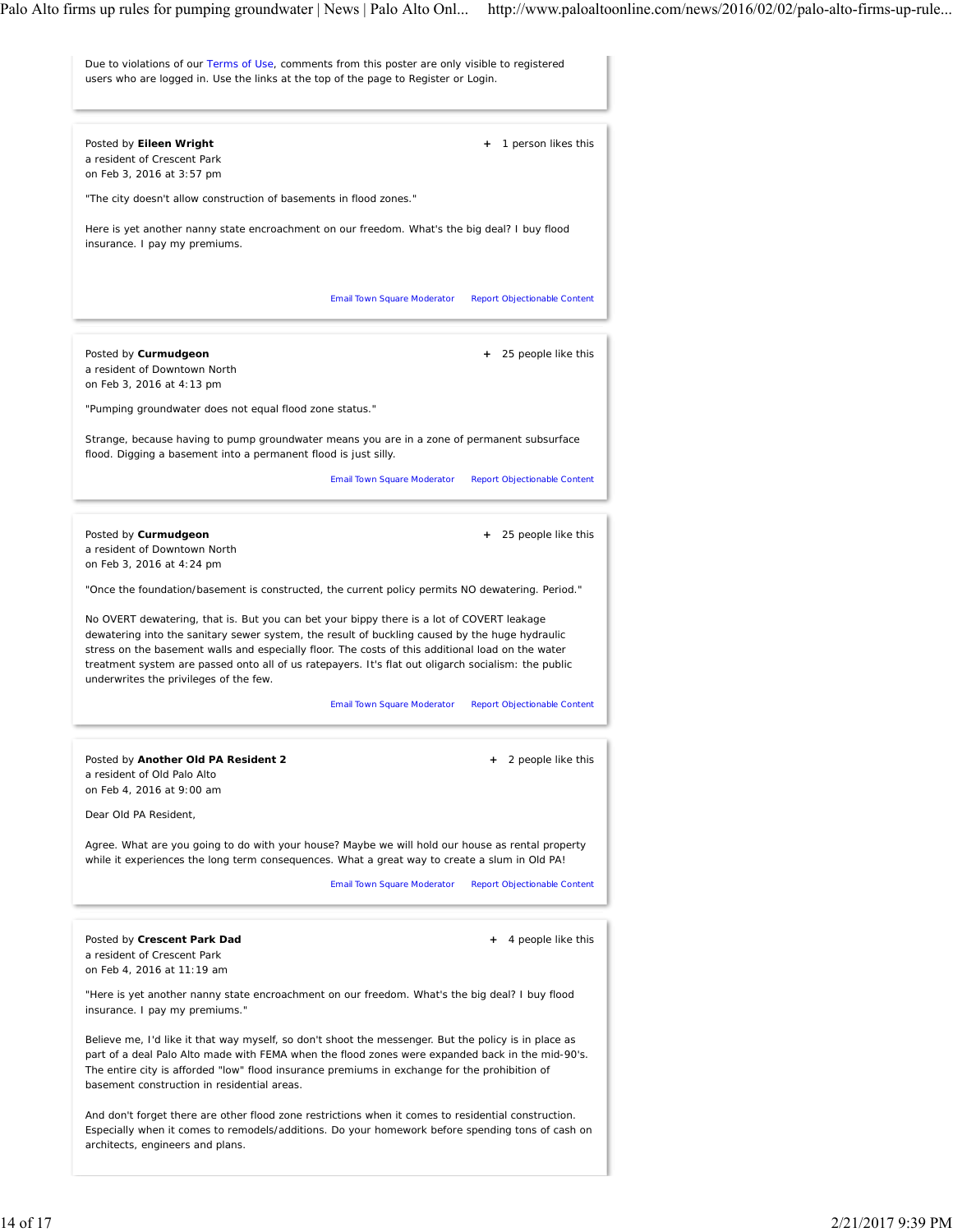

I hope the optimists are correct. If the uncomfortable, barely audible meeting in the cityhall lobby is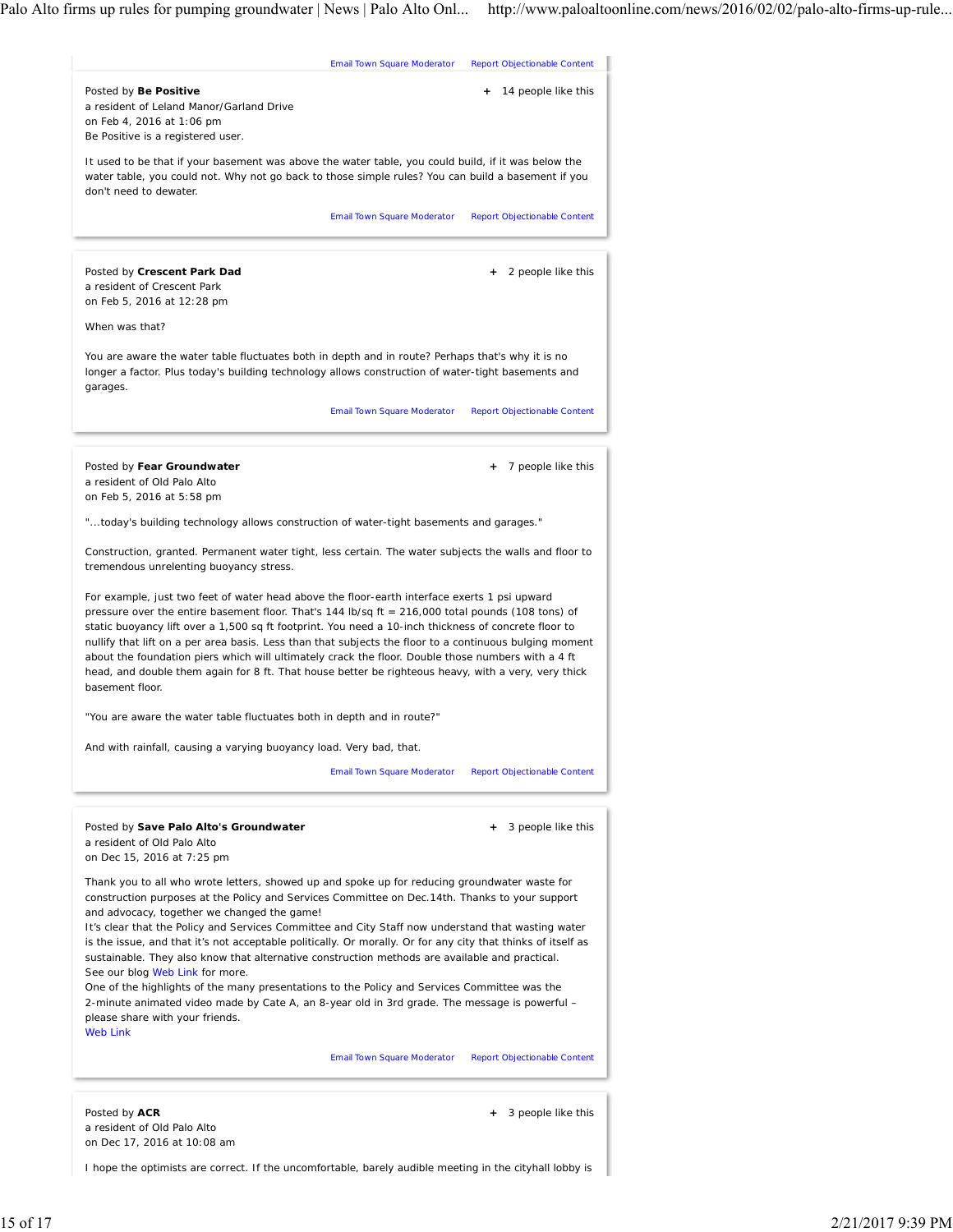

## **Post a comment**

Posting an item on Town Square is simple and requires no registration. Just complete this form and hit "submit" and your topic will appear online. Please be respectful and truthful in your postings so Town Square will continue to be a thoughtful gathering place for sharing community information and opinion. All postings are subject to our TERMS OF USE, and may be deleted if deemed inappropriate by our staff.

We prefer that you use your real name, but you may use any "member" name you wish.

**Name:** \*

**Select your neighborhood or school community:** \* Not sure? Neighborhoods

**Comment:** \*